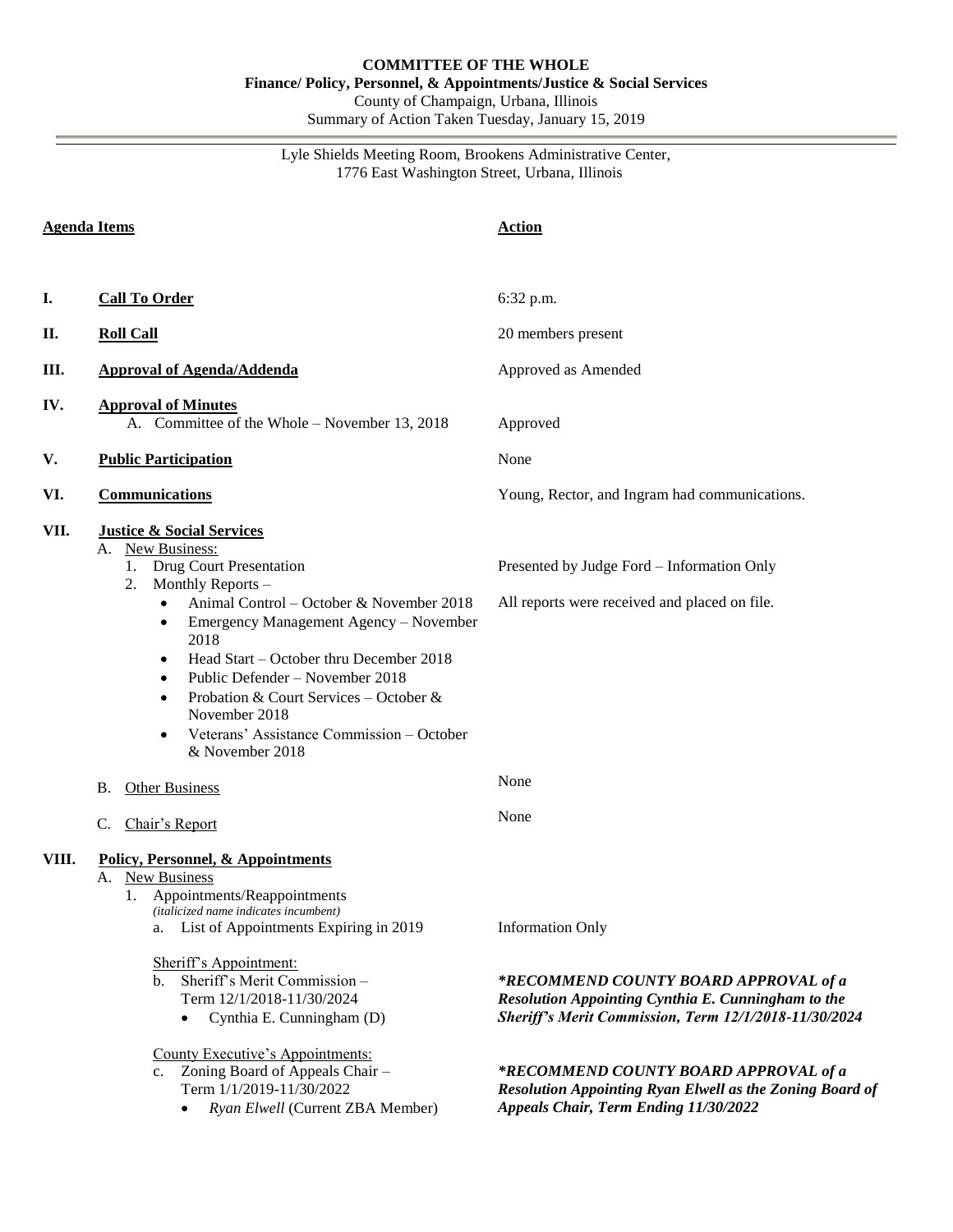|                | Rural Transit Advisory Group -<br>d.<br>Term 1/1/2019-12/31/2020<br>Lori Larson                                                                                                                                                                               | *RECOMMEND COUNTY BOARD APPROVAL of a<br><b>Resolution Appointing Lori Larson to the Rural Transit</b><br>Advisory Group, Term 1/1/2019-12/31/2020                                            |  |  |  |  |
|----------------|---------------------------------------------------------------------------------------------------------------------------------------------------------------------------------------------------------------------------------------------------------------|-----------------------------------------------------------------------------------------------------------------------------------------------------------------------------------------------|--|--|--|--|
|                | Eastern Illinois Economic Development<br>e.<br>Authority Board - Term 1/21/2019-1/19/2025<br>Mitchel Swim                                                                                                                                                     | *RECOMMEND COUNTY BOARD APPROVAL of a<br><b>Resolution Appointing Mitchel Swim to the Eastern Illinois</b><br>Economic Development Authority Board, Term 1/21/2019-<br>1/19/2025              |  |  |  |  |
|                | 2.<br>County Clerk                                                                                                                                                                                                                                            |                                                                                                                                                                                               |  |  |  |  |
|                | December 2018 & Semi-Annual Reports<br>a.                                                                                                                                                                                                                     | Reports received and placed on file                                                                                                                                                           |  |  |  |  |
|                | County Executive<br>3.<br>Monthly HR Reports -<br>a.<br>November & December 2018<br><b>Job Content Evaluation Committee</b><br>$\mathbf{b}$ .<br>Recommendation for Circuit Clerk Positions:<br><b>Financial Manager</b><br>$\bullet$<br><b>Account Clerk</b> | Received and placed on file<br>Recommend to Finance Committee approval of re-<br>classification of the Circuit Clerk Financial Manager position<br>assigned to Grade Range I to Grade Range K |  |  |  |  |
| В.             | <b>Other Business</b>                                                                                                                                                                                                                                         | None                                                                                                                                                                                          |  |  |  |  |
| C.             | Chair's Report<br>Appointment Expiring February 28, 2019:<br>1.<br>Lincoln Legacy Committee -<br>$\bullet$<br>1 Vacancy, Term 3/1/2019-2/28/2022                                                                                                              | <b>Information Only</b>                                                                                                                                                                       |  |  |  |  |
|                | D. Designation of Items to be Placed on the Consent<br>Agenda                                                                                                                                                                                                 | Alb,c,d,e                                                                                                                                                                                     |  |  |  |  |
| <b>Finance</b> |                                                                                                                                                                                                                                                               |                                                                                                                                                                                               |  |  |  |  |
|                | A. New Business                                                                                                                                                                                                                                               |                                                                                                                                                                                               |  |  |  |  |

1. Budget Amendments/Transfers

**IX.** 

- a. Budget Amendment 18-00076 Fund 080 General Corporate / Dept. 042 Coroner Increased Appropriations: \$16,375 Increased Revenue: \$7,478 Reason: to Cover End of Year Former Employee Benefit Payout and Part-time Staff Additional Coverage. Reimburse Autopsy Line Item for Fees Collected for Lab Expenses of Other Counties and Additional Champaign County Autopsy Expenses through End of December
- b. Budget Amendment 18-00077 Fund 685 Specialty Courts / Dept. 031 Circuit Court Increased Appropriations: \$2,000 Increased Revenue: \$2,000 Reason: Increased Revenue was Received and will be Used to Cover Increased Drug Court Expenditures

*\*RECOMMEND COUNTY BOARD APPROVAL of Resolutions Authorizing Budget Amendments 18-00076, 18- 00077, 18-00081, 18-00082, Budget Transfer 18-00008, Budget Amendments 18-00086, 19-00006, 19-00007, 19- 00008*

**RECOMMEND COUNTY BOARD APPROVAL of a Resolution Authorizing Budget Amendment 19-00005**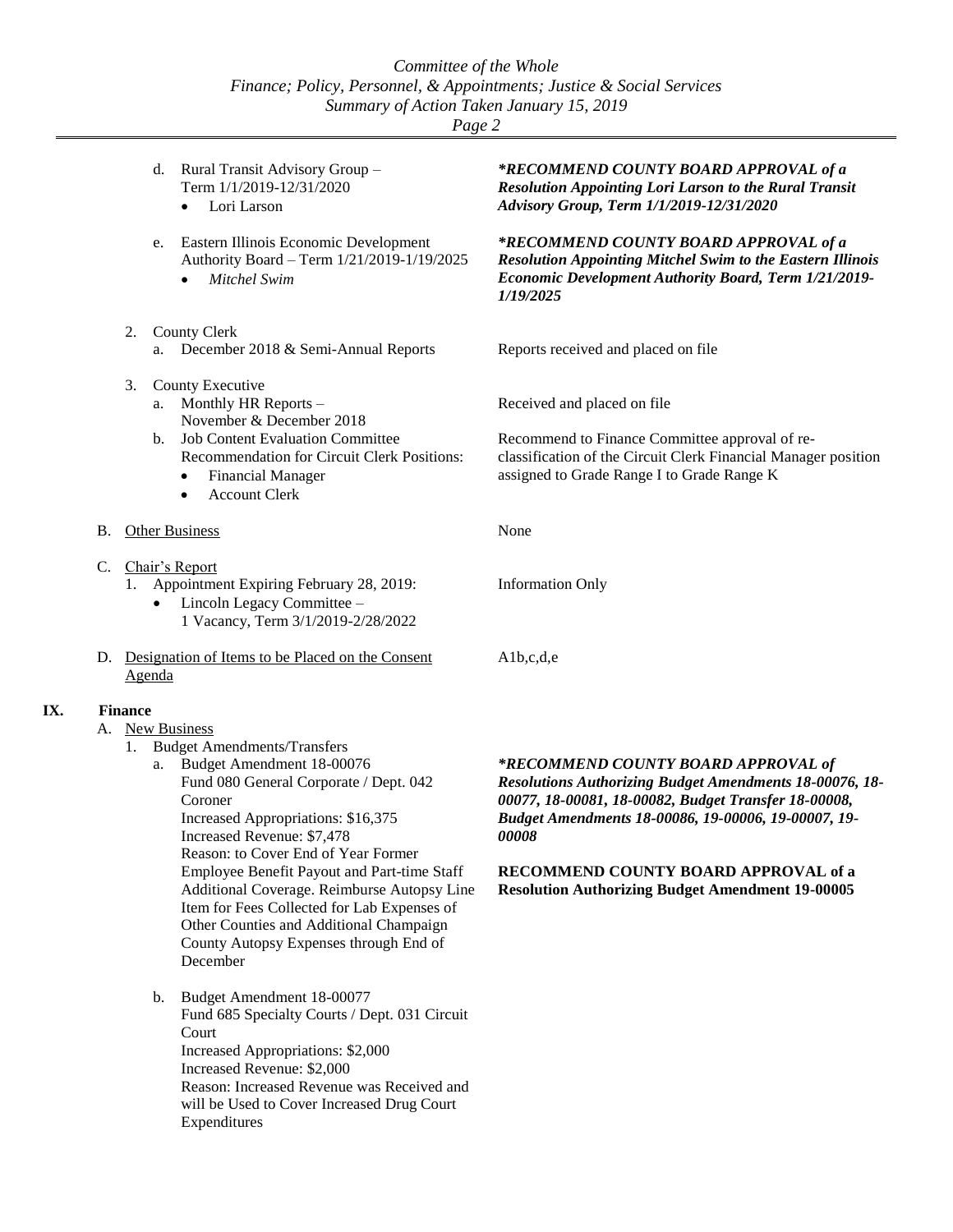- c. Budget Amendment 18-00081 Fund 621 State's Attorney Drug Forfeitures / Dept. 041 State's Attorney Increased Appropriations: \$10,000 Increased Revenue: None: from Fund Balance Reason: An Increase in Appropriations for End of Year Expenses. Increase will come from Fund Balance
- d. Budget Amendment 18-00082 Fund 080 General Corporate / Dept. 041 State's Attorney Increased Appropriations: \$1,831 Increased Revenue: \$1,831 Reason: Increase in Appropriations to Match State Approved and Funded Increase to State's Attorney Salary
- e. Budget Transfer 18-00008 Fund 080 General Corporate / Dept. 041 State's Attorney Total Amount: \$23,918 Reason: Transfer of Personnel Appropriations to Pay for Personnel Expenses in Fund 675 Due to Loss of Grant Funding
- f. Budget Amendment 18-00086 Fund 610 Working Cash / Dept. 026 County Treasurer Increased Appropriations: \$3,787 Increased Revenue: \$3,787 Reason: Earned More Interest Than Anticipated
- g. Budget Amendment 19-00005 Fund 075 Regional Planning Commission / Dept. 870 Weatherization – NICOR Increased Appropriations: \$85,000 Increased Revenue: \$85,000 Reason: to Accommodate a New Contract with NICOR that Supplements the Illinois Home Weatherization Assistance Program. This Contract will Provide Enhanced Weatherization Services in Northern Champaign County, Including Insulation, Air Sealing, and Health & Safety Measures for an Additional 10 Income-Eligible Households.
- h. Budget Amendment 19-00006 Fund 075 Regional Planning Commission / Dept. 847 Permanent Supportive Housing-Physical Disabilities-Even Increased Appropriations: \$26,000 Increased Revenue: \$26,000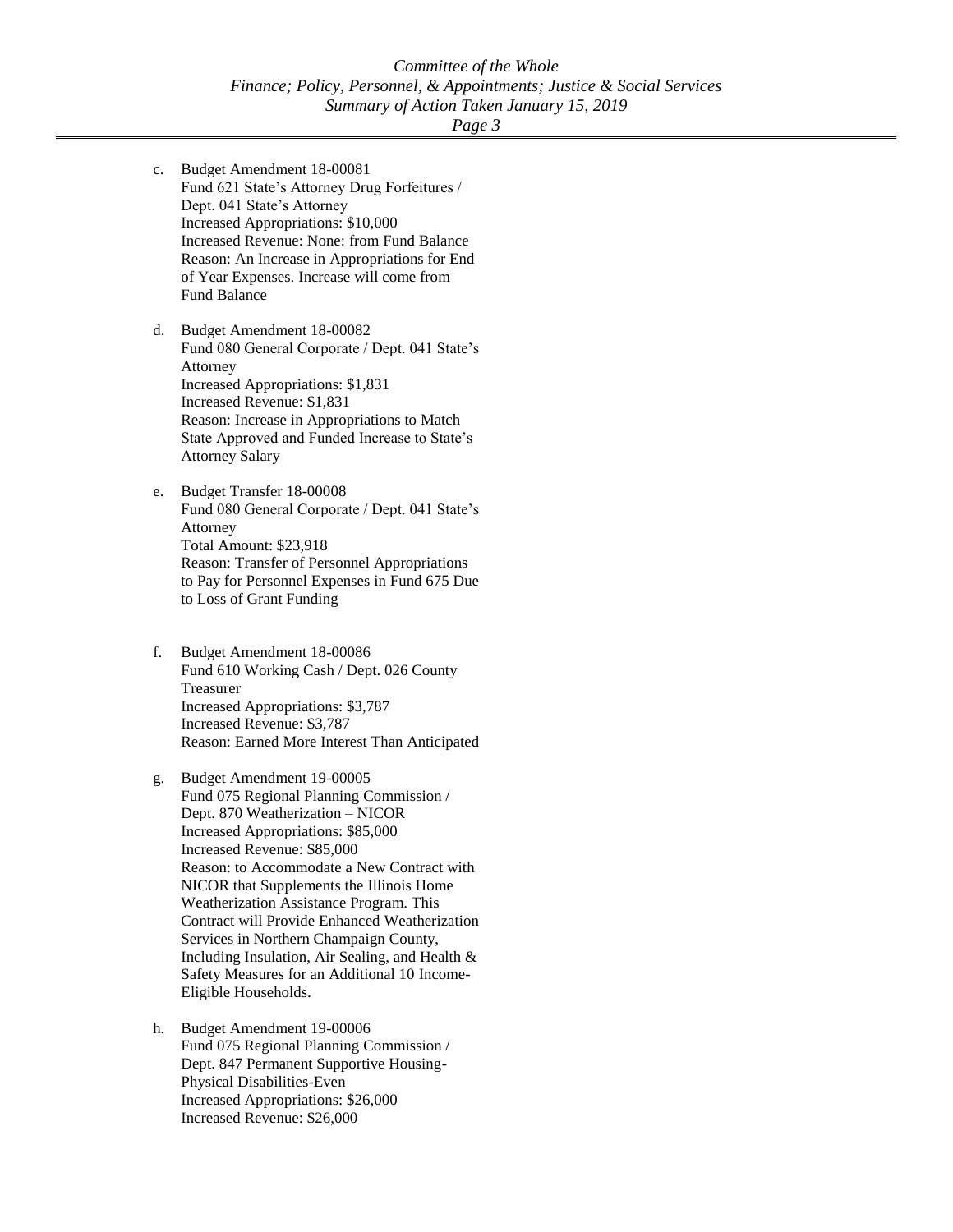Reason: to Accommodate Alternating Program Years to Provide Subsidized Rental Assistance for Low-Income Disabled Adults

- i. Budget Amendment 19-00007
- Fund 075 Regional Planning Commission / Dept. 848 Champaign County Safety Forecasting Tool Increased Appropriations: \$184,200 Increased Revenue: \$184,200 Reason: Provides for the Development of a Safety Forecasting Tool for Estimating Future Crashes and Projections of Average Daily Traffic Using the Travel Demand Model. This Tool will Provide a Platform to Select and Prioritize Projects on Safety, Guide Corridor and Intersection Safety Enhancements, and Support Cost-Benefit Analyses of Future Projects. It will be a Data-Driven Tool Which will Require Geometric Information of Intersections and Corridor Segments.
- j. Budget Amendment 19-00008 Fund 850 Geographic Information System Joint Venture / Dept. 111 Operations & Administration Increased Appropriations: \$42,000 Increased Revenue: \$27,000 Reason: for Acquisition of LIDAR through USGS 3D Elevation Program. The Majority of the Expenditure to be Paid with Pass through Funds from the Member Agencies as Reflected in the Requested Revenue Increases. Funds from the CCGISC Fund Balance will be Used for the Remainder of the Expenditure
- 2. Treasurer
	- a. Monthly Reports November-December 2018
- 3. Auditor
	- a. Monthly Report November December 2018
- 4. Animal Control
	- a. Request Approval of Shelter Medicine Agreement Between the Board of Trustees of the University of Illinois and Champaign County Animal Control
- 5. Sheriff
	- a. Request Approval of an Intergovernmental Agreement for Cost Sharing of Extended Warranty for National Ballistic Information Network Equipment, Technical Support, and Training

No Action – Reports Unavailable

Reports received and placed on file

## *\*RECOMMEND COUNTY BOARD APPROVAL of a Resolution Authorizing Shelter Medicine Agreement Between the Board of Trustees of the University of Illinois and Champaign County Animal Control*

*\*RECOMMEND COUNTY BOARD APPROVAL of a Resolution Approving an Intergovernmental Agreement for Cost Sharing of Extended Warranty for National Ballistic Information Network Equipment, Technical Support, and Training*